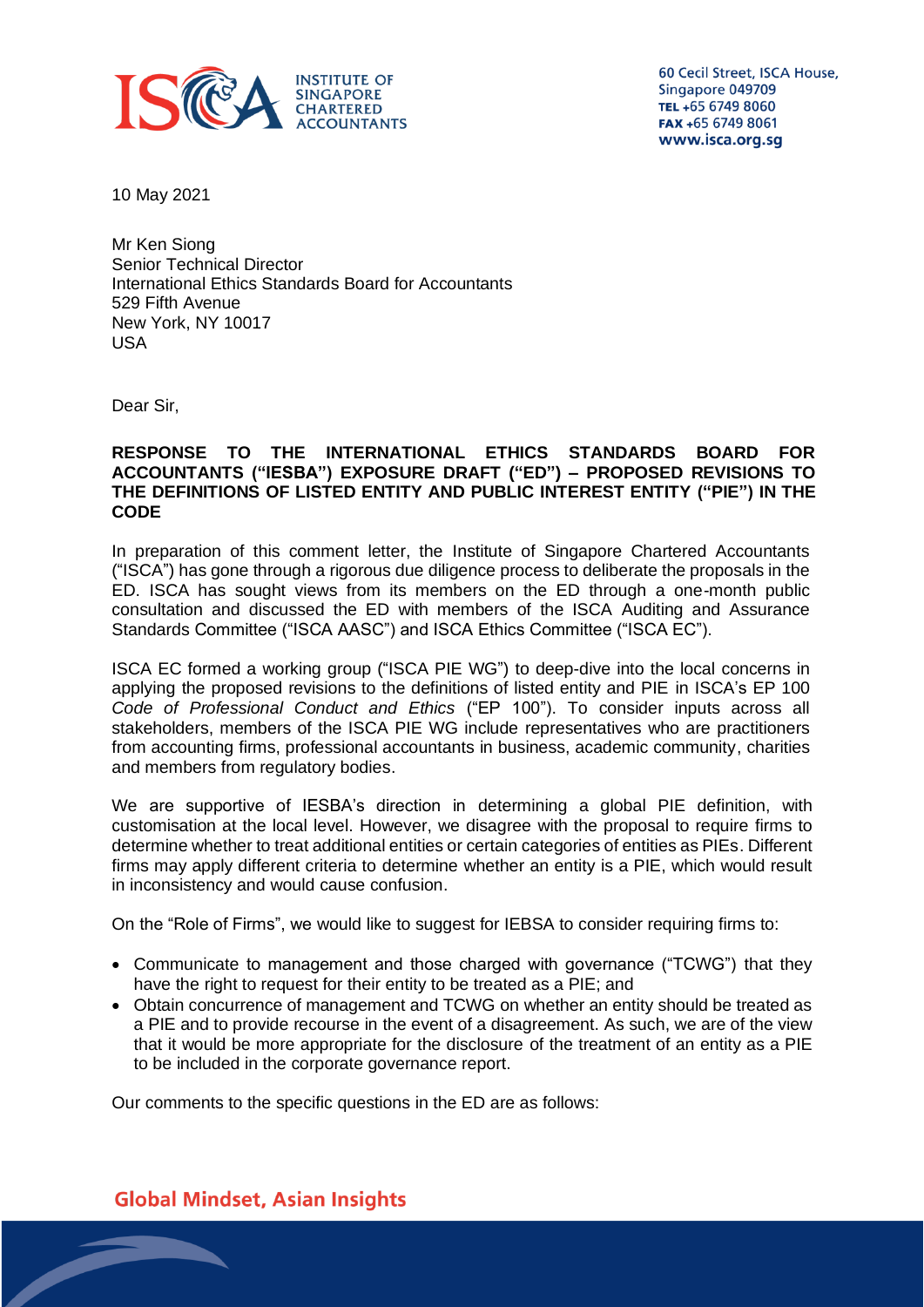# *Overarching Objective*

## **Question 1: Do you support the overarching objective set out in proposed paragraphs 400.8 and 400.9 as the objective for defining entities as PIEs for which the audits are subject to additional requirements under the Code?**

Proposed paragraph 400.8 – Some of the requirements and application material set out in this Part are applicable only to the audit of financial statements of public interest entities, reflecting significant public interest in the financial condition of these entities. The extent of public interest will depend on factors including:

- The nature of the business or activities, such as taking on financial obligations to the public as part of an entity's primary business.
- Whether the entity is subject to regulatory supervision designed to provide confidence that the entity will meet its financial obligations.
- Size of the entity.
- The importance of the entity to the sector in which it operates including how easily replaceable it is in the event of financial failure.
- Number and nature of stakeholders including investors, customers, creditors and employees.
- The potential systemic impact on other sectors and the economy as a whole in the event of financial failure of the entity.

Proposed paragraph 400.9 – The purpose of these requirements and application material for public interest entities is to enhance confidence in their financial statements through enhancing confidence in the audit of those financial statements.

We support the overarching objective set out in proposed paragraphs 400.8 and 400.9 which now provides a clear framework for additional entities to be considered as PIEs. This framework highlights:

- Significant public interest in the financial condition of certain entities;
- The importance of public confidence in those entities' financial statements;
- Confidence in their audits will enhance public confidence in those financial statements; and
- Additional independence requirements will enhance confidence in their audits which in turn will enhance confidence in those financial statements.

We believe that this overarching objective will allow local bodies and firms to better assess and determine whether an entity should be a PIE.

However, we received feedback that the concept of a PIE goes beyond looking at an entity's "financial condition" because there is a greater public interest in the accountability aspects, for example, in a charitable organisation. In this regard, the focus might be on the veracity of the reported numbers rather than on an entity's "financial condition".

Accordingly, IESBA could consider the term "financial accountability" in place of "financial condition" in identifying entities of "significant public interest".

The term "financial accountability" would better capture the essence of what a PIE is. An entity which is a PIE is one where the public has significant interest in, which pertains to the issue of whether there is appropriate accountability for its financial resources. For example, a large charity can be considered a PIE because the immediate concern of donors would likely be whether their donations to the charity will be put to proper use and accounted for, as opposed to the financial health/condition of the charity.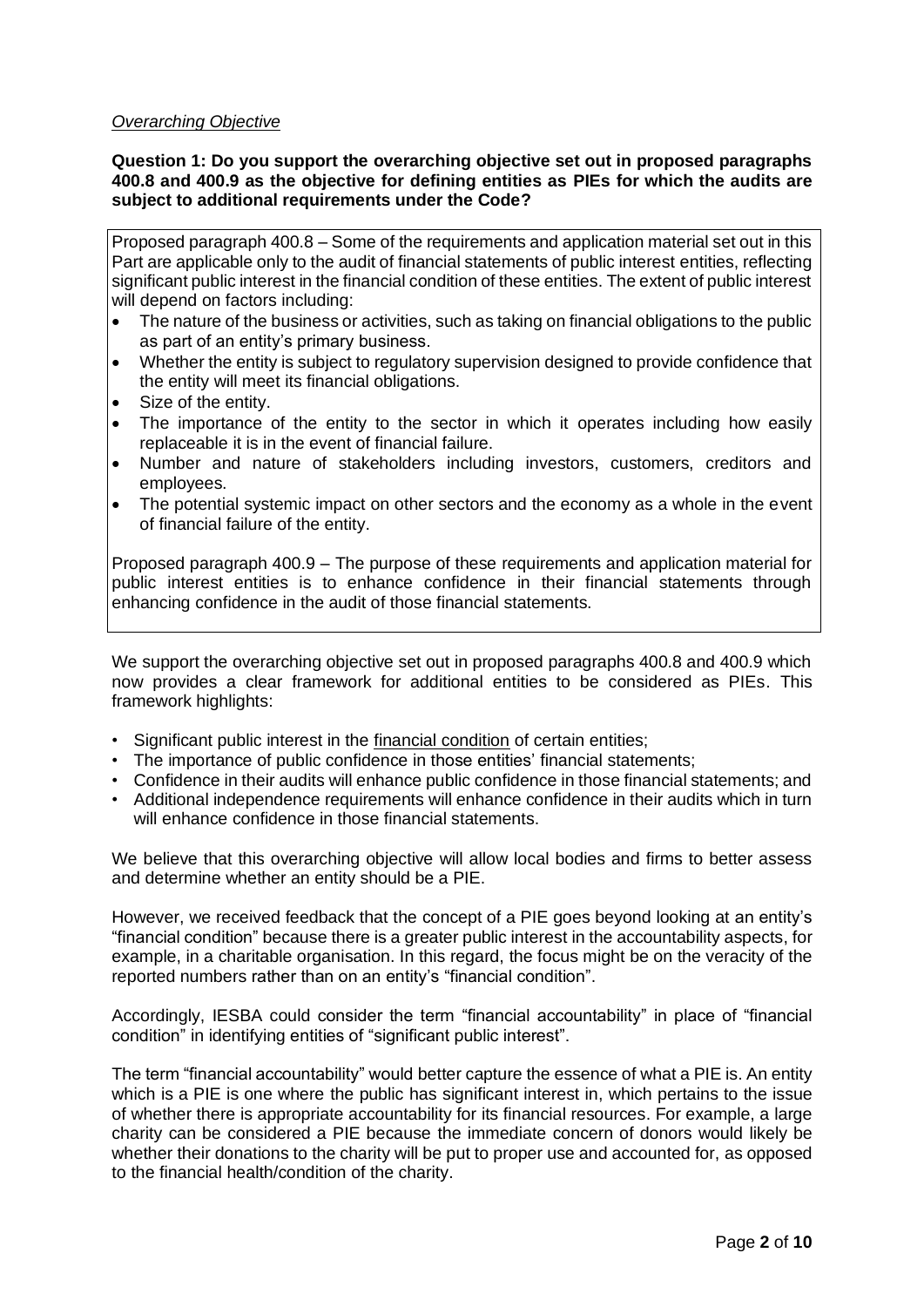The concept of "financial condition" may not completely capture the essence of PIE because poor financial condition could be driven by a multitude of factors unrelated to public interest such as the state of the general economy, the global pandemic, etc, which the public could accept. However, should an entity's poor financial condition be caused by the lack of financial accountability such as embezzlement or fraud, this would be a matter of significant public interest. In short, "financial accountability" better reflects the essence of a PIE.

#### **Question 2: Do you agree with the proposed list of factors set out in paragraph 400.8 for determining the level of public interest in an entity? Accepting that this is a nonexhaustive list, are there key factors which you believe should be added?**

Under paragraph 400.8 of the extant Code, firms are encouraged to determine whether to treat additional entities, or certain categories of entities, as PIEs because they have a large number and wide range of stakeholders. Factors to be considered include:

- The nature of the business, such as the holding of assets in a fiduciary capacity for a large number of stakeholders. Examples might include financial institutions, such as banks and insurance companies, and pension funds.
- Size.
- Number of employees.

We are supportive of the additional factors listed under proposed paragraph 400.8. These factors go beyond the factors listed under the extant Code.

# *Approach to Revising the PIE Definition*

**Question 3: Do you support the broad approach adopted by the IESBA in developing its proposals for the PIE definition, including:**

- **Replacing the extant PIE definition with a list of high-level categories of PIEs?**
- **Refinement of the IESBA definition by the relevant local bodies as part of the adoption and implementation process?**

IESBA's broad approach is a longer and more broadly defined list which local regulators and authorities can modify by tightening definitions, setting size criteria and adding or exempting particular entities. The broad approach is made up of:

(a) Role of Code;

- (b) Role of Local Bodies; and
- (c) Role of Firms.

We note that it would be challenging for IESBA to develop a single definition of PIE that could be applied widely across all jurisdictions without modifications. Accordingly, we support a global PIE definition that is principles-based such that local regulators and authorities are in the position to refine.

Overall, we are supportive of the broad approach. However, on the "Role of Firms", please refer to our response in Question 9 and Question 10.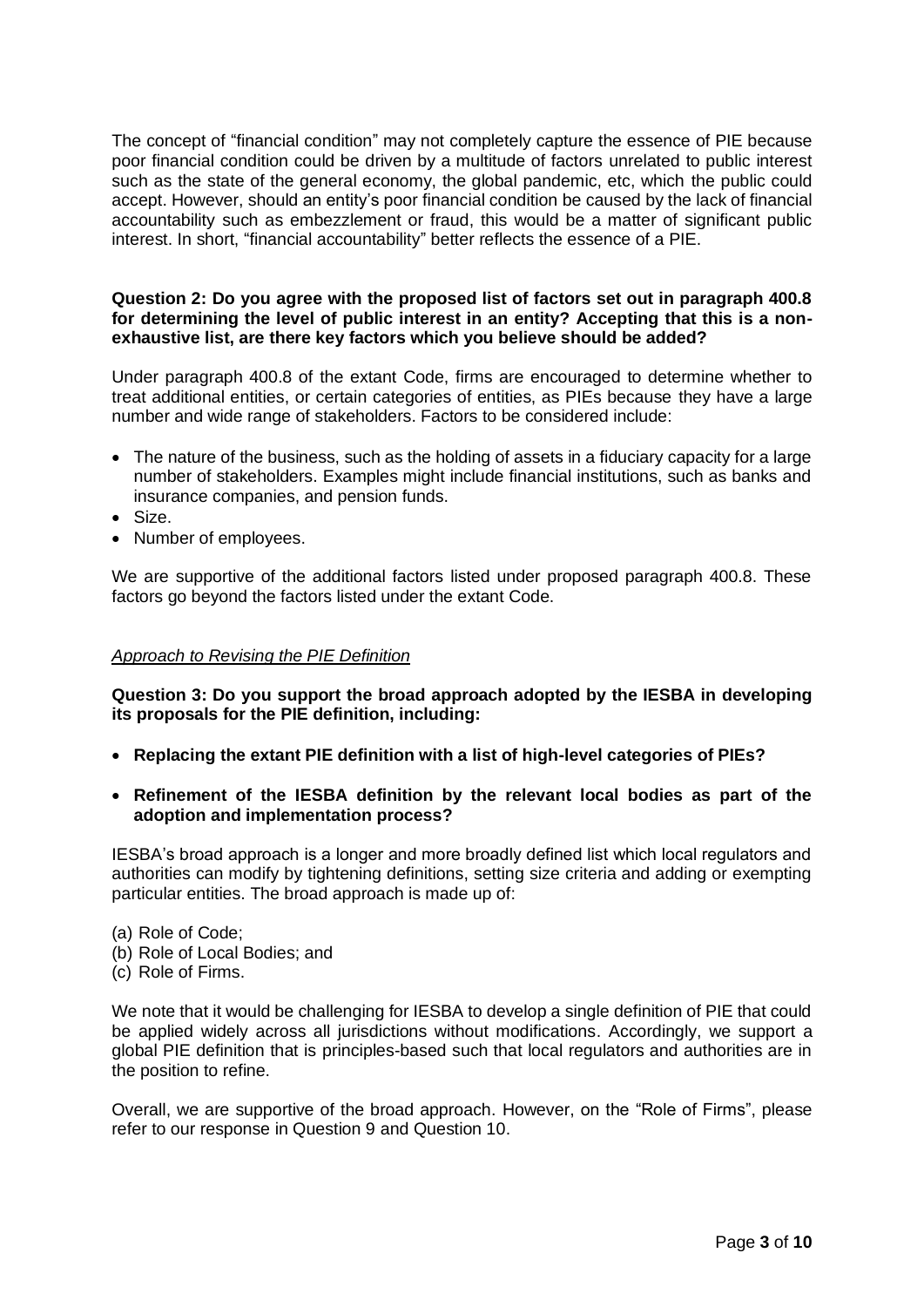#### *PIE Definition*

**Question 4: Do you support the proposals for the new term "publicly traded entity" as set out in subparagraph R400.14(a) and the Glossary, replacing the term "listed entity"? Please provide explanatory comments on the definition and its description in this ED.** 

Proposed paragraph R400.14 – For the purposes of this Part, a firm shall treat an entity as a public interest entity when it falls within any of the following categories:

(a) A publicly traded entity;

- (b) An entity one of whose main functions is to take deposits from the public;
- (c) An entity one of whose main functions is to provide insurance to the public;
- (d) An entity whose function is to provide post-employment benefits;
- (e) An entity whose function is to act as a collective investment vehicle and which issues redeemable financial instruments to the public; or
- (f) An entity specified as such by law or regulation to meet the objective set out in paragraph 400.9.

The proposed definition of a "publicly traded entity" in the Glossary is an "entity that issues financial instruments that are transferrable and *publicly traded*".

#### Clarity on "publicly traded"

More clarity can be provided on what "publicly traded" means as this term is generally synonymous with "exchange traded" and the intention of the revised terminology may not be properly understood in the absence of further guidance. Baseline principles or guidance would be useful in ensuring consistent application by local bodies across jurisdictions.

For example, if the financial instruments are traded on secondary markets but only available to accredited investors – would this meet the definition of "publicly traded"?

As secondary markets are generally less accessible to the public compared to formal exchanges, is the liquidity of that secondary market or volume of transactions on the over-thecounter (OTC) trading platforms a relevant consideration in determining whether the instruments are "publicly traded"?

We are supportive of replacing the term "listed entity" with the new term, "publicly traded entity" to the extent that a "publicly traded entity" will be broader than a "listed entity".

The term "publicly traded entity" will scope in more entities than PIEs, including issuers of financial instruments that are not only listed on formal exchanges but also those in secondtier markets or OTC trading platforms.

However, we have concerns with those entities whose financial instruments are only listed or issued to the public with no trading. This would be excluded from the definition of a "publicly traded entity". One example would be bonds listed on a formal exchange but not publicly traded as there may be private arrangements for one holder to transfer to another.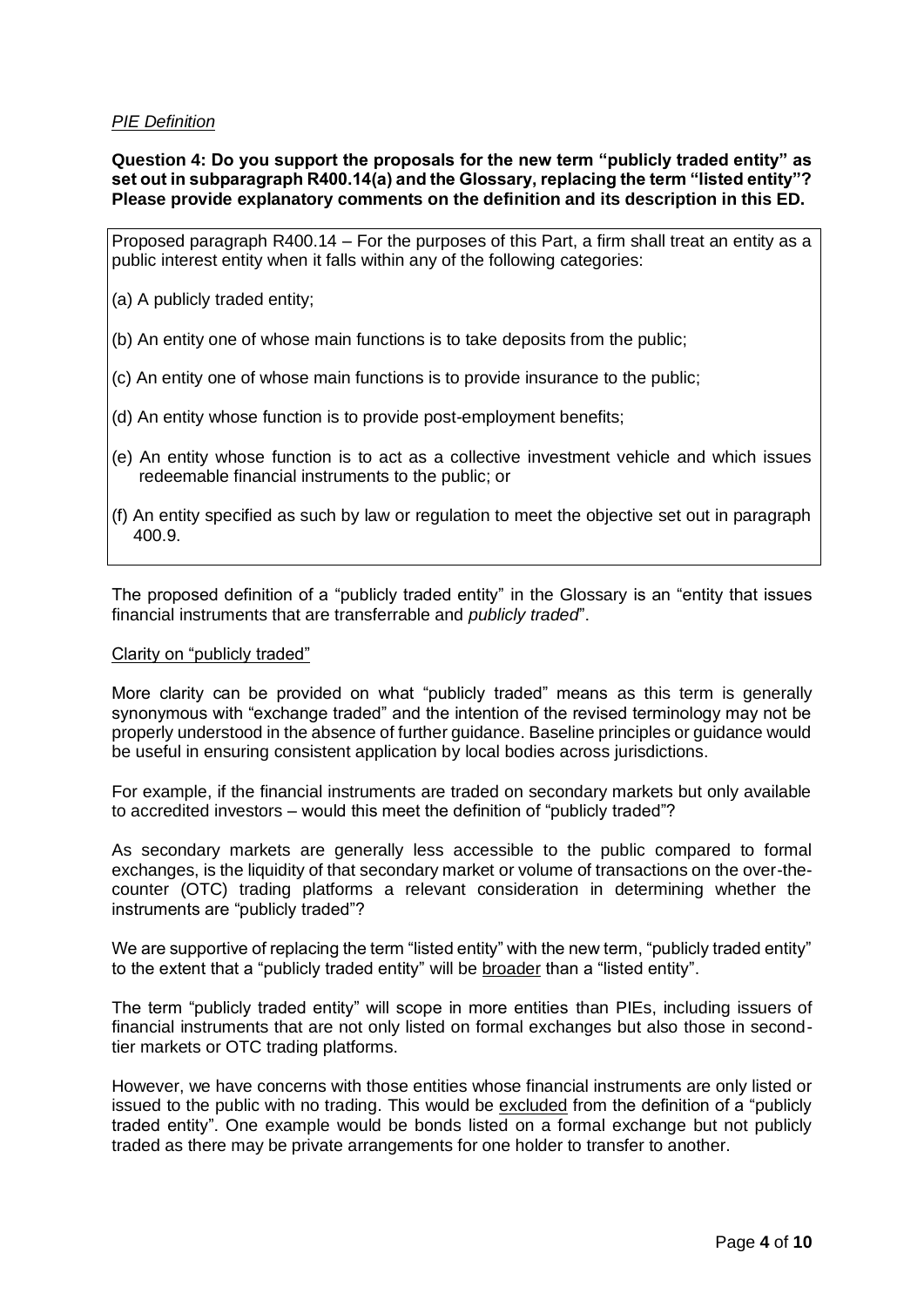#### Alignment with IAASB standards

The requirements in the International Standards on Auditing ("ISAs") and the International Standards on Quality Management ("ISQMs") currently apply to audits of listed entities only.

We believe that the definition of "publicly traded entity" should be aligned to ISAs and ISQMs in close coordination with the International Auditing and Assurance Standards Board ("IAASB") standards.

### **Question 5: Do you agree with the proposals for the remaining PIE categories set out in subparagraphs R400.14(b) to (f)?**

We note that the extant paragraph 400.8 of the Code provides financial institutions as examples of PIEs. IESBA has refined "financial institutions" to categories (b), (c) and (e) in proposed paragraph R400.14. Accordingly, we are supportive of the remaining categories of PIEs proposed in subparagraphs R400.14(b) to (f).

**Question 6: Please provide your views on whether, bearing in mind the overarching objective, entities raising funds through less conventional forms of capital raising such as an initial coin offering (ICO) should be captured as a further PIE category in the IESBA Code. Please provide your views on how these could be defined for the purposes of the Code recognising that local bodies would be expected to further refine the definition as appropriate.** 

For this question, we have consulted with the local regulatory bodies in Singapore and collated the feedback below.

A distinction should be drawn between ICO and Initial Public Offering ("IPO") before we address this question. ICO is a crowdfunding method used by startups usually in the tech space ("ICO entities") where they issue proprietary tokens to investors who will subscribe by sending Bitcoin or Ether to the ICO entity's blockchain wallet address.

Unlike IPO, tokens issued through the ICO will be directly deposited into the investors' private wallets on the blockchain and any subsequent transfers within the blockchain is akin to a bank customer making a wire transfer of funds from A to B. The tokens are not listed on trading platforms and are not immediately publicly traded. The listing of the tokens is a separate process. The issuing entity will have to seek a separate listing of its tokens on a cryptoexchange (i.e. Binance) in order for it to be publicly traded, subject to listing requirements. Otherwise, tokens will remain held in private wallets and only gets transferred within private holders.

We are cognisant of the overarching objective in this ED. However, we are of the view that it should be left to the local bodies to determine if ICO entities with tokens listed on cryptocurrency exchanges reflect significant public interest in their jurisdiction and ought to be captured as a PIE category.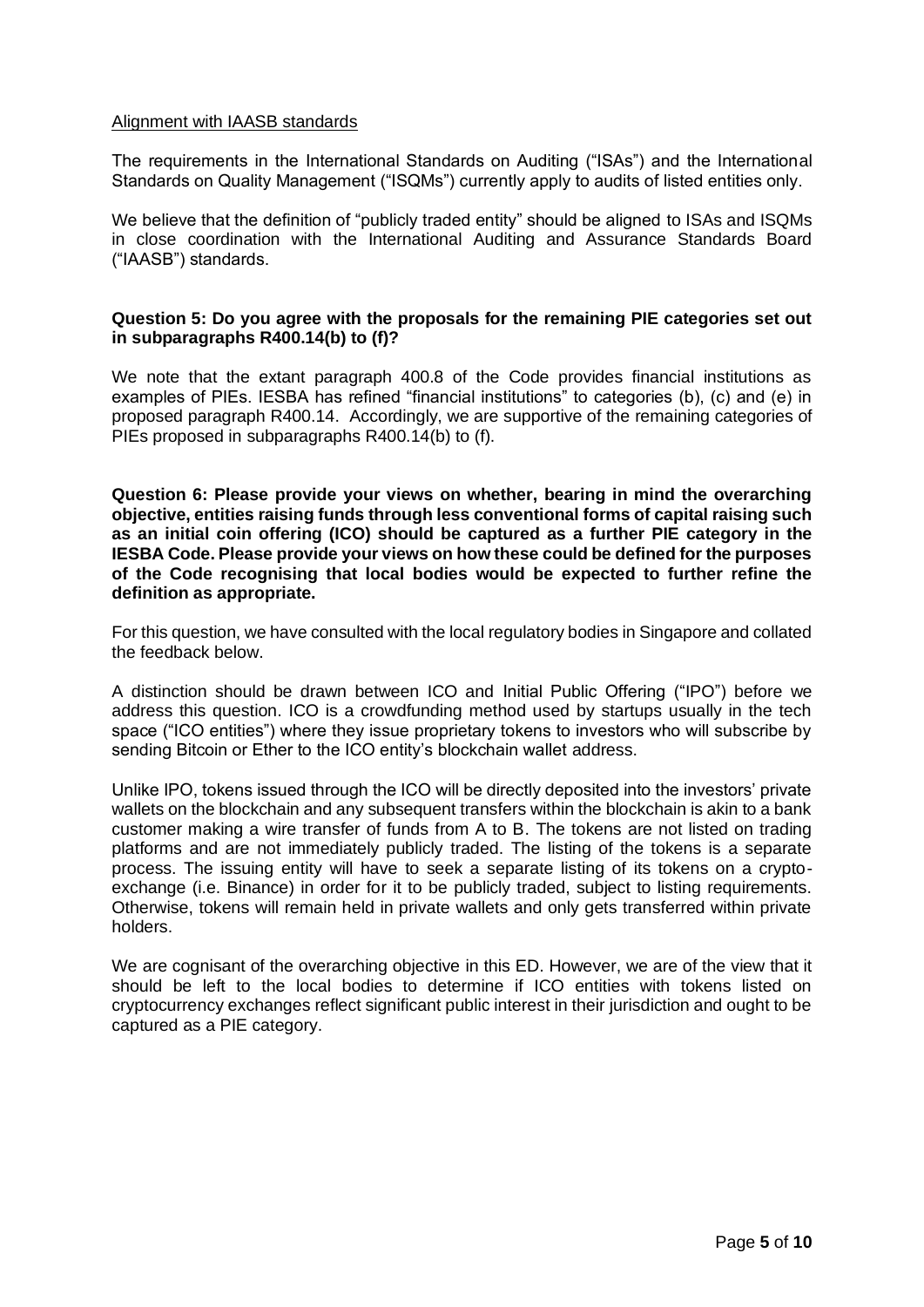### *Role of Local Bodies*

## **Question 7: Do you support proposed paragraph 400.15 A1 which explains the highlevel nature of the list of PIE categories and the role of the relevant local bodies?**

Proposed paragraph 400.15 A1 – The categories set out in paragraph R400.14 are broadly defined and no recognition is given to any size or other criteria that can be relevant in a specific jurisdiction. The Code therefore provides for those bodies responsible for setting ethics standards for professional accountants to refine these categories by, for example, making reference to local law and regulation governing certain types of entities. Similarly, the Code also provides for such bodies to exclude entities that would otherwise be regarded as falling within one of the broad categories in paragraph R400.14 for reasons relating to, for example, size or particular organisational structure.

We are supportive and have no further comments.

**Question 8: Please provide any feedback to the IESBA's proposed outreach and education support to relevant local bodies. In particular, what content and perspectives do you believe would be helpful from outreach and education perspectives?**

We agree with IESBA's proposed outreach and education support to the relevant local bodies.

### *Role of Firms*

### **Question 9: Do you support the proposal to introduce a requirement for firms to determine if any additional entities should be treated as PIEs?**

Whilst we are generally supportive of the broad approach in having a global PIE definition and for the local bodies to refine the list of entities designated as PIEs, we note that it may be practically challenging for the firms to determine additional entities as PIEs.

For example, one of the factors IESBA has included in proposed paragraph 400.16 A1 is whether in similar circumstances, a firm or a predecessor firm has treated the entity as a PIE. We wish to highlight the practical challenges given that different firms may potentially interpret or apply the Code differently. Such a requirement might also create inconsistency and confusion and result in additional burden to firms.

### **Question 10: Please provide any comments to the proposed list of factors for consideration by firms in paragraph 400.16 A1.**

Proposed paragraph 400.16 A1 – In addition to the factors listed in paragraph 400.8, factors to consider when determining whether additional entities or certain categories of entities should be treated as public interest entities include:

- Whether the entity has been specified as not being a public interest entity by law or regulation.
- Whether the entity is likely to become a public interest entity in the near future.
- Whether in similar circumstances the firm or a predecessor firm has treated the entity as a public interest entity.
- Whether in similar circumstances the firm has treated other entities as a public interest entity.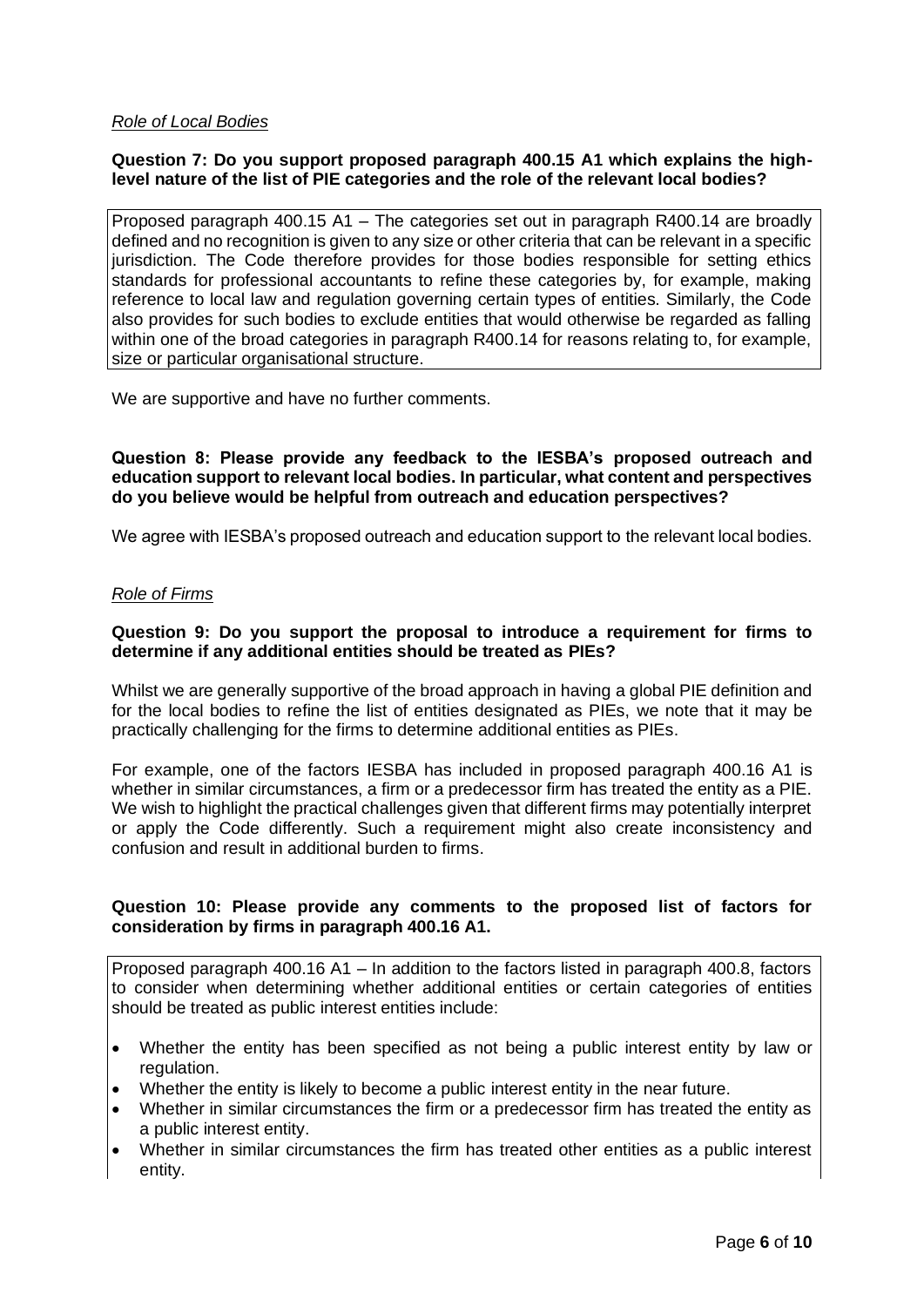- Whether the entity or other stakeholders requested the firm to treat the entity as a public interest entity and, if so, whether there are any reasons for not meeting this request.
- The entity's corporate governance arrangements, for example whether those charged with governance are distinct from the owners or management.

Notwithstanding our response in Question 9, we would like to suggest for IEBSA to consider requiring firms to:

- Communicate to management and TCWG that they have the right to request for their entity to be treated as a PIE; and
- Obtain concurrence of management and TCWG on whether an entity should be treated as PIE and to provide recourse in the event of a disagreement.

#### *Transparency Requirement for Firms*

#### **Question 11: Do you support the proposal for firms to disclose if they treated an audit client as a PIE?**

We agree that IESBA's proposal on the role of firms to determine if any additional entities should be treated as PIEs may result in increased uncertainty by the public, given the local variations that might arise. Accordingly, we have highlighted practical challenges in our response to question 9. Should IESBA determine that firms have a role to play, we are of the view that requiring a firm to disclose if they have treated an audit client as a PIE would increase that uncertainty and confusion as it might lead to a misconception that audit procedures were carried out to a higher level of assurance for a PIE audit client. In any case, disclosure of fee related information will be required for PIE audit clients under the recently released Fees pronouncement, and that disclosure will already distinguish a PIE from a non-PIE.

In addition, as mentioned in our response to Question 15, we believe that the transparency requirement or disclosure should be considered as part of the IAASB's Auditor Reporting PIR if the intention is to disclose in auditor's report.

## **Question 12: Please share any views on possible mechanisms (including whether the auditor's report is an appropriate mechanism) to achieve such disclosure, including the advantages and disadvantages of each. Also, see question 15(c) below.**

As mentioned in our response to Question 10, we propose for IEBSA to consider requiring firms to obtain concurrence of management and TCWG on whether an entity should be treated as PIE. As such, we are of the view that it would be more appropriate for the disclosure of the treatment of an entity as a PIE to be included in the corporate governance report.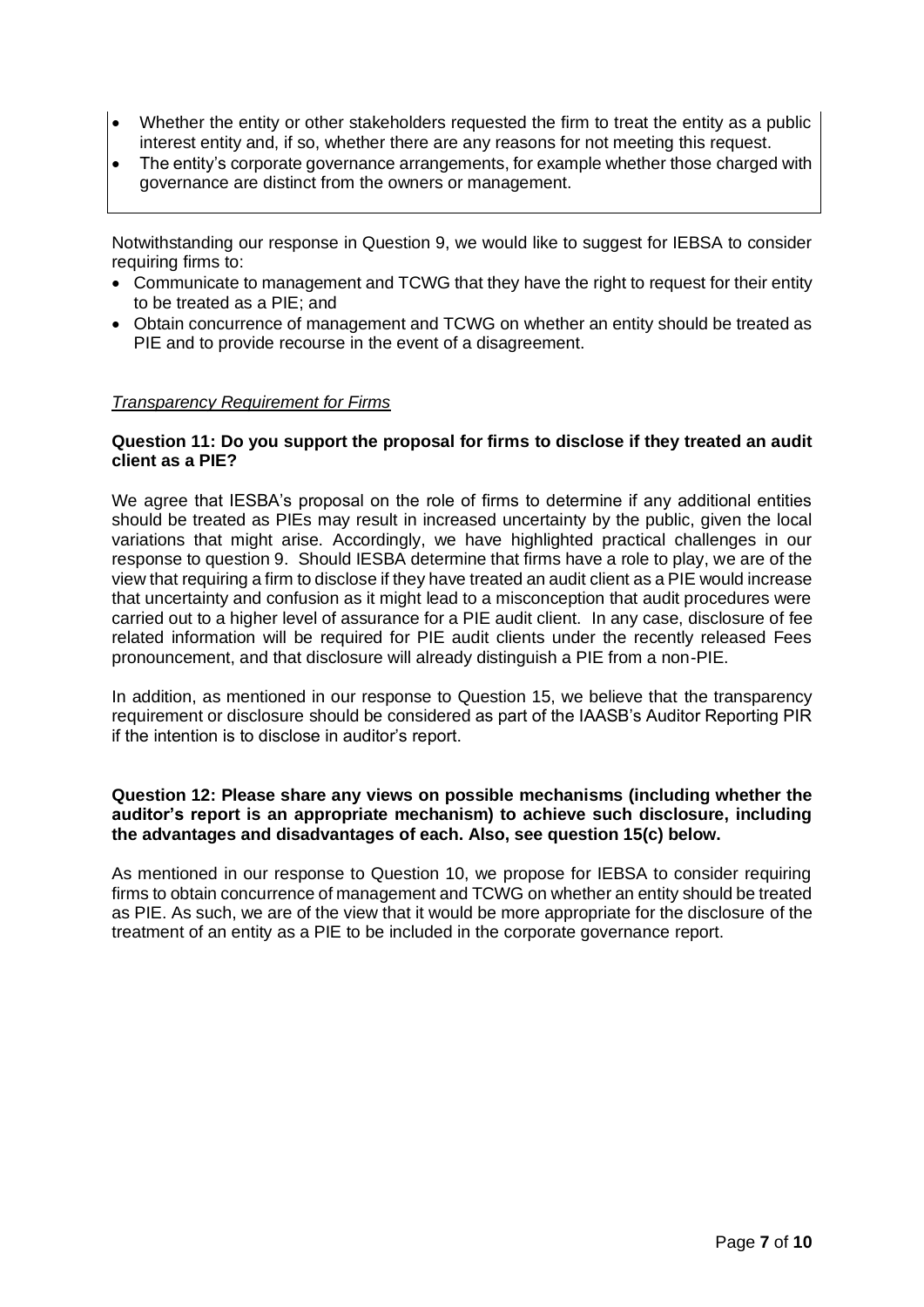#### *Other Matters*

**Question 13: For the purposes of this project, do you support the IESBA's conclusions not to:**

**(a) Review extant paragraph R400.20 with respect to extending the definition of "audit client" for listed entities to all PIEs and to review the issue through a separate future workstream?**

### **(b) Propose any amendments to Part 4B of the Code?**

Proposed paragraph R400.20 – As defined, an audit client that is a publicly traded entity (including any modifications made by law or regulation) includes all of its related entities. For all other entities, references to an audit client in this Part include related entities over which the client has direct or indirect control. When the audit team knows, or has reason to believe, that a relationship or circumstance involving any other related entity of the client is relevant to the evaluation of the firm's independence from the client, the audit team shall include that related entity when identifying, evaluating and addressing threats to independence.

Noting that the proposed effective date of this project is 15 December 2024, we are mindful that extending the project to review the definition of "audit client" will require or likely result in a further delay in the effective date.

Accordingly, we support IESBA's decision not to extend the project to consider any amendments to the definition of "audit client" and Part 4B of the Code.

Notwithstanding the above, we wish to highlight that it would be difficult to appreciate the full impact of IESBA's proposals in relation to PIEs and listed entities without firming up the scope of the entities falling within the definition of "audit client".

# **Question 14: Do you support the proposed effective date of December 15, 2024?**

We note that the recently released Non-Assurance Services ("NAS") and Fees pronouncements will be effective 15 December 2022. Most of the revisions to NAS and Fees provisions apply only to audit clients that are PIEs.

We appreciate IESBA's commitment to accelerate the review of PIE definition as a clearer definition of PIE will help to facilitate the application of NAS and Fees provisions.

We acknowledge that IESBA's intention is to allow firms to have sufficient time to revise and implement the relevant policies and procedures for the revised NAS and Fees provisions and apply them to their PIE clients under the extant Code before they need to be applied to any new PIE clients captured under the revised PIE definition.

Accordingly, we support the proposed effective date of 15 December 2024.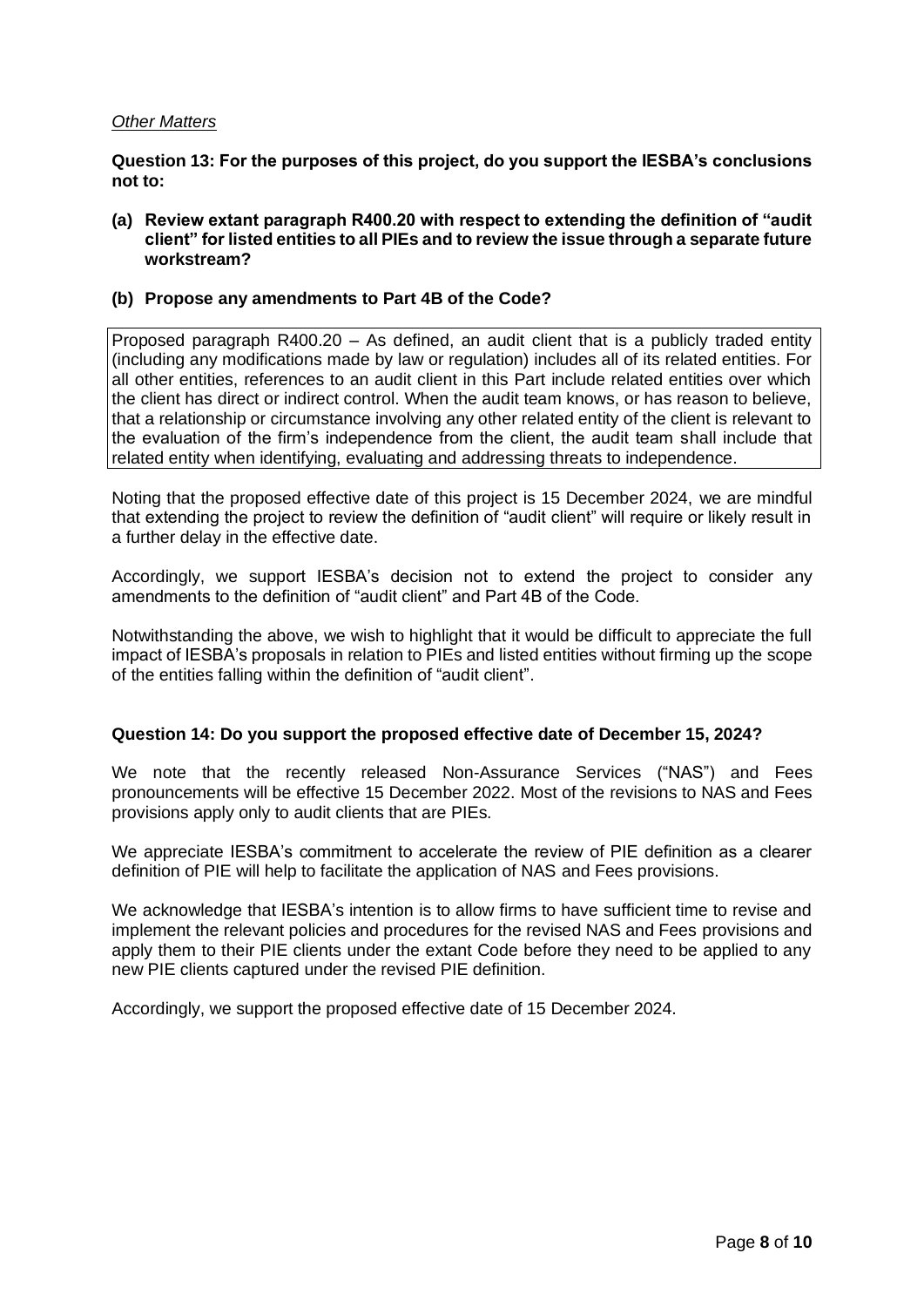#### *Matters for IAASB Consideration*

**Question 15: To assist the IAASB in its deliberations, please provide your views on the following:**

- **(a) Do you support the overarching objective set out in proposed paragraphs 400.8 and 400.9 for use by both the IESBA and IAASB in establishing differential requirements for certain entities (i.e., to introduce requirements that apply only to audits of financial statements of these entities)? Please also provide your views on how this might be approached in relation to the ISAs and ISQMs.**
- **(b) The proposed case-by-case approach for determining whether differential requirements already established within the IAASB Standards should be applied only to listed entities or might be more broadly applied to other categories of PIEs.**
- **(c) Considering IESBA's proposals relating to transparency as addressed by questions 11 and 12 above, and the further work to be undertaken as part of the IAASB's Auditor Reporting PIR, do you believe it would be appropriate to disclose within the auditor's report that the firm has treated an entity as a PIE? If so, how might this be approached in the auditor's report?**
- (a) We support the overarching objective set out in proposed paragraphs 400.8 and 400.9 for use by both the IESBA and IAASB in establishing differential requirements for certain entities.

The term "PIE" is not used in the auditing standards. The requirements in ISAs and ISQMs currently apply to audits of financial statements of listed entities and the IESBA is seeking views from respondents to this ED **whether differential requirements should continue to apply only to listed entities** or might be extended to other categories of PIE.

It is also important for IESBA to accelerate its strategic commitment to review the PIE definition in close coordination with the IAASB. We believe the definition within the Code should be a baseline, principles-based definition, to which local jurisdictions can supplement if and as required.

- (b) Barring any review and outcome arising from the IAASB's Auditor Reporting PIR, we believe that the differential requirements in the IAASB standards should continue to apply to only "listed entities" (or to "publicly traded entity" when this term is effective).
- (c) Further to our response above, we should consider the transparency requirement or disclosure as part of the IAASB's Auditor Reporting PIR because it will allow us to properly consider any potential impact or unintended consequences for auditor reporting.

Please also refer to our response in Question 11 and Question 12.